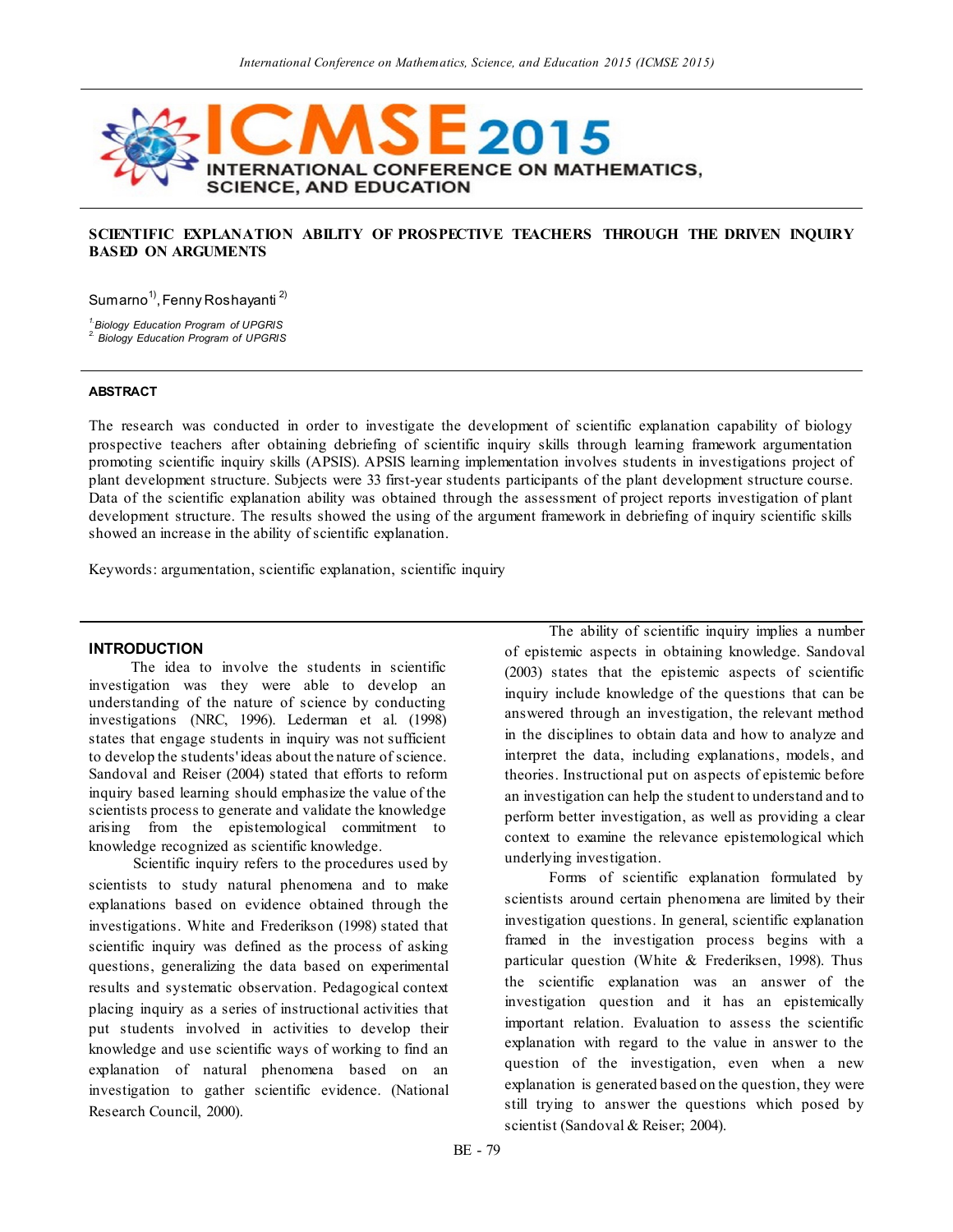The main activity of the scientific explanation was to coordinate the data pattern with causal claims about the meaning of the data. Construct scientific explanations, students must choose a representative data as evidence, and then connect them with the specific causal claims. It will distinguish between claims and evidence to emphasize strategies like investigation aims to produce evidence against the claims of knowledge (Sandoval & Reiser; 2004).

Scientific inquiry was often described as the process of building knowledge through various plausible explanation that fits the data. This explanation then presented in a peer community to be criticized, debated and corrected (Driver et al., 2000; Sandoval & Reiser, 2004). Thus the inquiry based science learning involves argumentation as a very important part of communication skills for support (Briker & Bell; 2008). Enduran (2008) stated that the arguments supporting the enculturation into practice the scientific culture and to develop epistemic criteria for evaluating knowledge and supporting the development of reasoning, in particular in the election theory or attitude determination based on rational criteria. Implementation of the argument as a learning strategy determines the epistemic aspects of the investigation more explicit can improve students' ability to investigate and to support the development of their epistemological (Driver, Newton, & Osborne, 2000. Thus the argument process plays an important role in exercising scientific inquiry skills.

Argumentation process was a conceptual process that can develop conceptual understanding (Sadler, 2006) and support the process of cognitive and metacognitive occurrence (Jimenez and Erduran, 2007). Duschl et al., (2008) suggests that students need to develop some important understanding and able to participate in scientific argumentation. First, a student must be able to use an important conceptual structure (ie theories, models, and legal or a combination of concept) and cognitive processes when they were reasoning about a problem. Secondly, a student should know about science epistemic framework to develop and to evaluate the claims. Third, a student must engage in scientific argumentation and social processes of how the knowledge and skills that are communicated, displayed, discussed and debated in science.

Instructional design applied in the study sought to put the argument as a way to help students criticize in every stage in the steps of scientific inquiry. It can be said that argument was also as a tool to provide driven for student in conducting inquiry by the formulation of the problem, designing an investigation to constructing a scientific explanation. Thus, it expected to help put aspects of epistemic practices of scientific inquiry at the front of the investigation so that it can help students to understand, to investigate better, and to provide context explicitly to examine the underlying epistemological commitments (Sandoval and Reiser; 2004). This learning called a learning framework argumentation promoting scientific inquiry skills (APSIS). Then from it with this study specifically to assess the ability of the scientific explanation of how student in putting instructional arguments as driven inquiry at every step of scientific inquiry.

# **METHODS**

One shot case study research was did in order to describe the development of the scientific explanation ability of biology student after obtaining debriefing of scientific inquiry skills through learning framework argumentation promoting scientific inquiry skills (APSIS). Subjects were 33 first-year students participants of the plant development structure course. APSIS learning implementation involves students in investigations project of plant development structure with the following topic.

| Table 1. Topic of course |           |                               |  |  |
|--------------------------|-----------|-------------------------------|--|--|
| <b>Numbe</b>             | Plant     | Topic                         |  |  |
| r                        | structure |                               |  |  |
| 1                        | root      | Topology relation of root and |  |  |
|                          |           | its habitat                   |  |  |
| 2                        | stem      | Variety of stem architecture  |  |  |
|                          |           | in plant                      |  |  |
|                          | leaf      | Pattern of leaf development   |  |  |
|                          |           | based on veins structure and  |  |  |
|                          |           | leaf shape                    |  |  |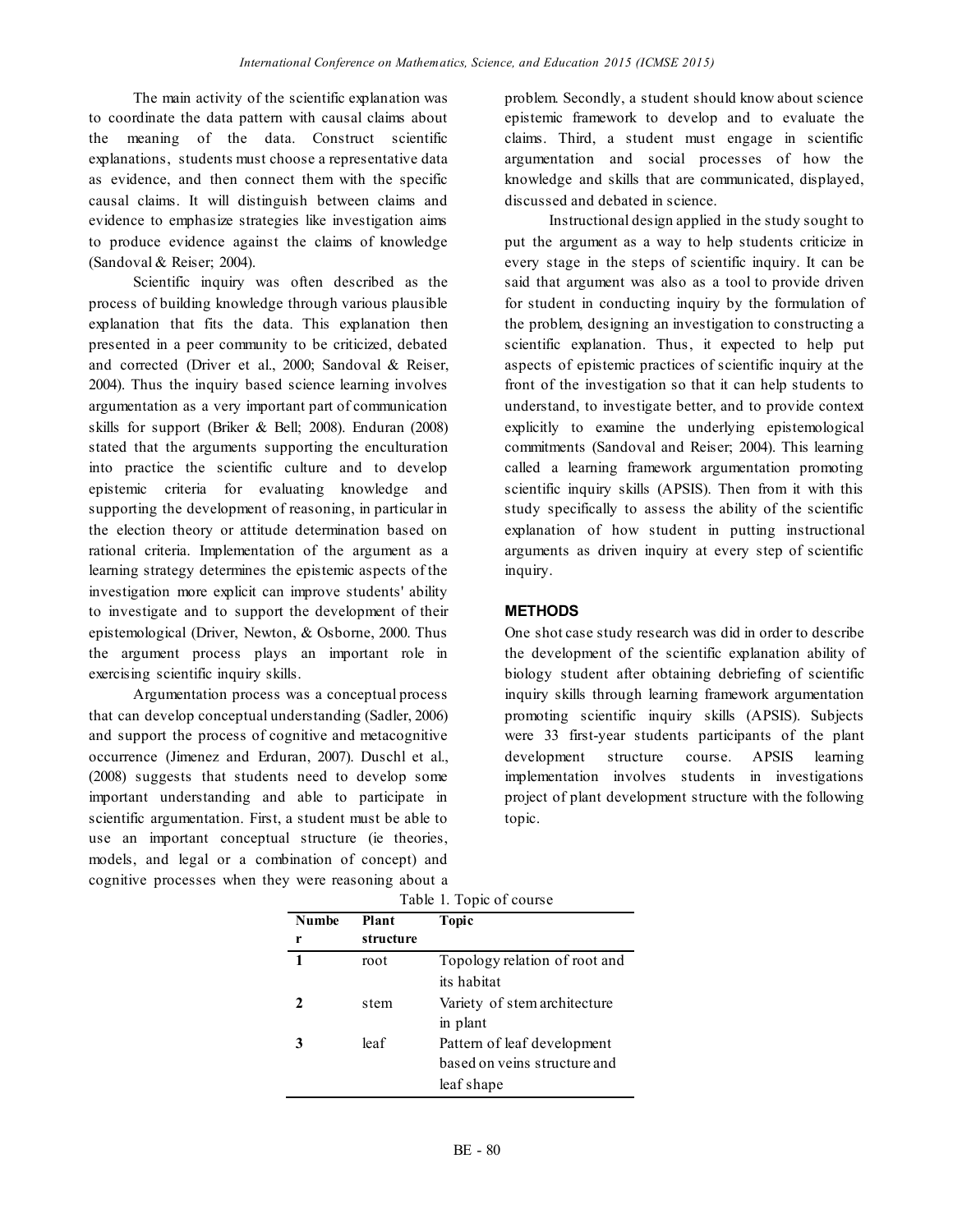Data of the scientific explanation ability was obtained through an assessment of the plants development structure investigation project report that assessed with a matrix for evaluating complexity of reasoning during scientific inquiry (CSRI Matrix), which was adapted from the Golan and Grady (2010), as in Table 2 below.

| Table 2. CSRI Matrix (adapted from Dolan & Grady, 2010) |  |  |  |  |  |
|---------------------------------------------------------|--|--|--|--|--|
|---------------------------------------------------------|--|--|--|--|--|

| Scientific                                                             |                                                                                                                      | Score                                                                                                                                         |                                                                                                                                                                                                                                        |                                                                                                                                                                                                                                                                                                      |  |  |
|------------------------------------------------------------------------|----------------------------------------------------------------------------------------------------------------------|-----------------------------------------------------------------------------------------------------------------------------------------------|----------------------------------------------------------------------------------------------------------------------------------------------------------------------------------------------------------------------------------------|------------------------------------------------------------------------------------------------------------------------------------------------------------------------------------------------------------------------------------------------------------------------------------------------------|--|--|
| expalanation aspect                                                    | $\mathbf{1}$                                                                                                         | $\overline{2}$                                                                                                                                | 3                                                                                                                                                                                                                                      | $\overline{4}$                                                                                                                                                                                                                                                                                       |  |  |
| Considering the<br>meaning of the<br>representations<br>of data        | Students are provided with<br>a formatted data table<br>and do<br>not consider meaningful<br>representations of data | Students design their own<br>data tables giving little<br>consideration to the<br>meaning of<br>representations<br>of data                    | Students represent data in<br>multiple ways including<br>tables, drawings, graphs,<br>photographs, or statistical<br>representations with little<br>consideration of the<br>meaning of representations                                 | Students represent data in<br>multiple ways including<br>tables, drawings, graphs,<br>photographs, or statistical<br>representations,<br>thoughtfully considering<br>the meaning of<br>representations                                                                                               |  |  |
| <b>Considering the</b><br>limitations or flaws<br>of their experiments | Students do not consider<br>or report limitations or<br>flaws<br>of their experiments                                | Students consider<br>superficial limitations or<br>flaws of their experiments<br>at the end of the inquiry<br>and report these<br>limitations | Students thoughtfully<br>consider limitations or<br>flaws of their experiments<br>during the inquiry but do not<br>make adjustments in<br>inquiries.                                                                                   | Students thoughtfully<br>consider limitations or<br>flaws of their experiments<br>during the inquiry and<br>adjust inquiries<br>accordingly.                                                                                                                                                         |  |  |
| Connecting data to<br>the research question                            | Students do not connect<br>data<br>to research questions                                                             | Students use their data to<br>answer questions other<br>than the primary research<br>question                                                 | Students use different forms<br>of reasoning (e.g.,<br>contrastive, deductive,<br>inductive) to connect data to<br>the primary research<br>question. Reasoning may<br>require inferences<br>involving several layers of<br>connections | Students use results from<br>different studies, as well as<br>different forms of<br>reasoning<br>(e.g., contrastive,<br>deductive, inductive) to<br>connect their data to the<br>primary research question.<br>The reasoning may require<br>inferences involving<br>several layers of<br>connections |  |  |
| <b>Providing suggestions</b><br>for<br>future research                 | Students do not pose<br>suggestions for future<br>research and do not<br>suggest additional<br>hypotheses            | Students pose superficial<br>suggestions for future<br>experiments or suggest<br>unrelated hypotheses                                         | Students pose relevant<br>suggestions for future<br>experiments or suggest<br>additional, pertinent<br>testable hypotheses                                                                                                             | Students pose relevant<br>suggestions for future<br>experiments, including<br>pertinent testable<br>hypotheses                                                                                                                                                                                       |  |  |
| Communicating and<br>defending findings                                | Students do not<br>communicate or defend<br>their findings<br>in writing                                             | Students give limited<br>attentionto<br>communicating<br>and defending their<br>findings in writing                                           | Students communicate their<br>findings in writing with<br>some emphasis on defending<br>their findings                                                                                                                                 | Students communicate<br>their findings in writing.<br>Students use logical<br>arguments to defend their<br>findings                                                                                                                                                                                  |  |  |

Next to describe the ability of scientific explanation, then the quantitative data were analyzed descriptively.

# **RESULTS AND DISCUSSION**

Expalanation scientific capabilities described in the complexity of the reasoning used by the students.

Aspects that are assessed include considering the mean of the data representation, considering the limitation of experimentation, connecting the data and research question, provide for future research and defending of finding. Analysis results described in Figure 1 and Table 2 below.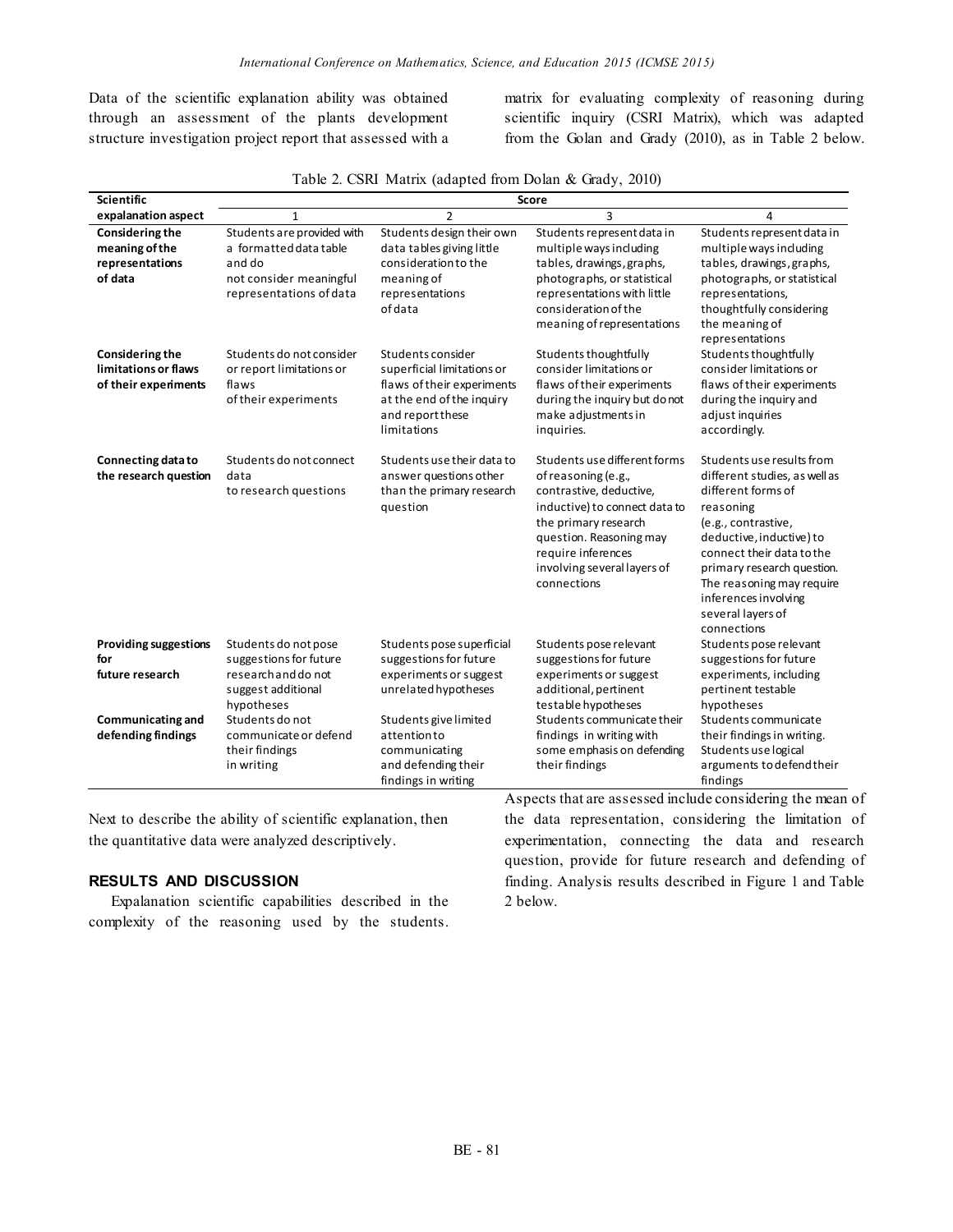



Figure 1. Complexity of reasoning in scientific explanation.

| aspect of scientific explanation          | root |           | stem |           | leaf |           |
|-------------------------------------------|------|-----------|------|-----------|------|-----------|
|                                           | mean | <b>SD</b> | mean | <b>SD</b> | mean | <b>SD</b> |
| data representation                       | 2.03 | 0.68      | 2.52 | 0.62      | 3.09 | 0.63      |
| limitations of experiments                | 1.85 | 0.76      | 2.15 | 0.67      | 2.64 | 0.70      |
| conencting data and research<br>question  | 2.73 | 0.67      | 3.15 | 0.57      | 3.39 | 0.56      |
| provide suggestion for future<br>research | 1.21 | 0.42      | 1.36 | 0.55      | 194  | 0.61      |
| defending of finding                      | 2.18 | 0.53      | 2.48 | 0.57      | 2.70 | 0.77      |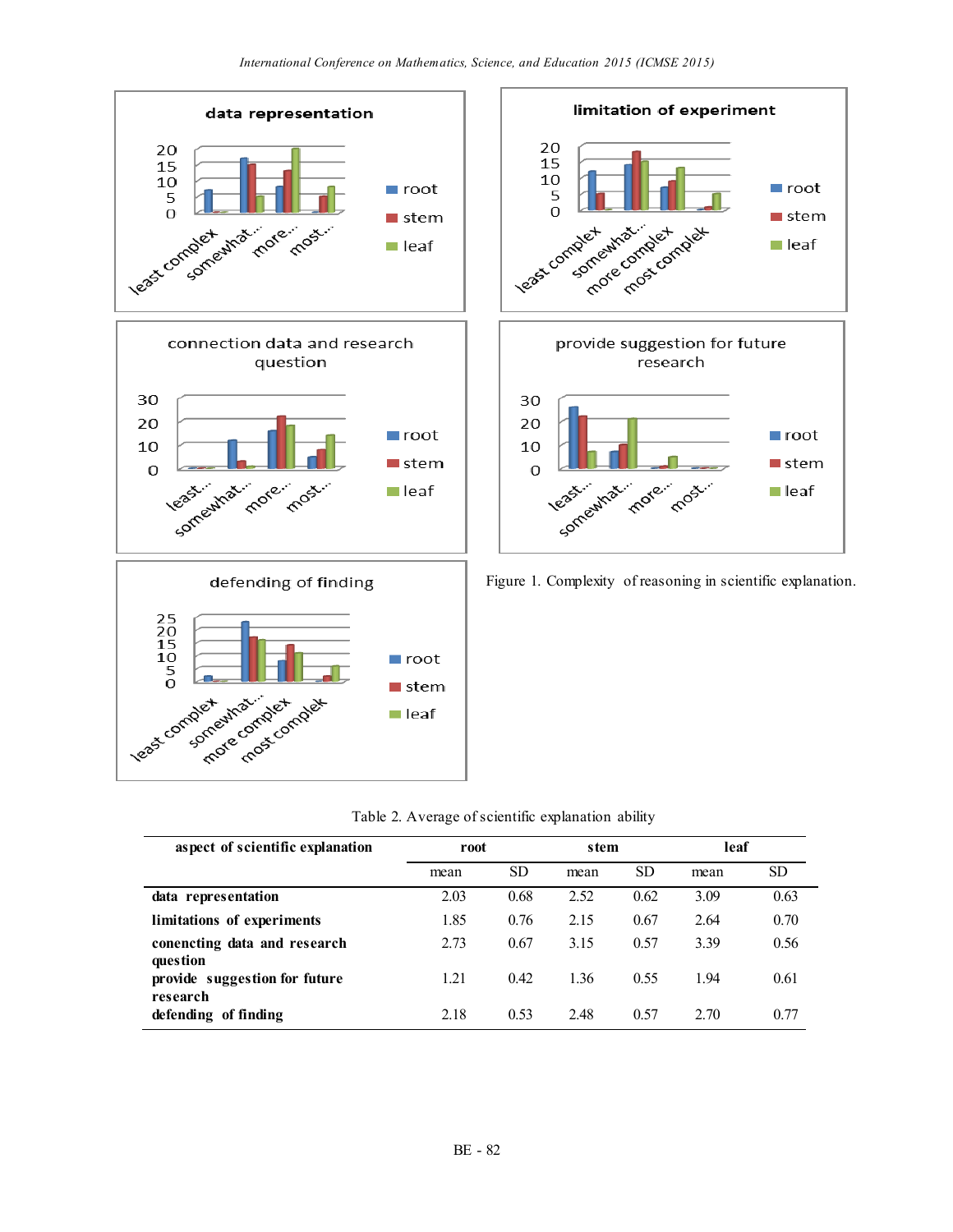Based on the graph in Figure 1, the student's ability to interpret data based on the representation of data in form of table, image, or photograph. Students were yet fully use statistics to represent data that has implications for the ability to interpret data. The ability of student to identify the limitations of the investigation needs to be improved. Based on Figure 1, it was only a small part of students who show more and most complex criteria. It was allegedly that student was not full using argument in the design of the investigation or at least the students have not been using metacognitive skills to assess the design of its investigation so as to find weaknesses or limitations of the investigations conducted as expressed by Jimenez and Erduran (2007) should have been arguments supporting the occurrence of cognitive processes and metacognitive.

The number of students who achieve high criteria of more complex reasoning on connecting aspects research question (showed on table 2). This indicates that the student has used a variety of ways to draw inferences based on the results of the investigation. That was the pattern of argumentation discourse students practice how the data obtained was used as evidence to support the claim based on the results of the investigation. This was consistent with the opinion of Enduran (2008) that the argument supporting enculturation into practicing scientific culture and developing epistemic criteria to support the development of reasoning, in particular in the election theory or attitude determination based on rational criteria in making a scientific explanation, using a conceptual structure that was important (ie theory, models, and legal or a combination of concept) and cognitive processes when they were reasoning about a problem (Duschl et al., 2008).

However, many students who have not been involved in suggesting further investigation based on the results of the investigation. The using of argumentation discourse develop epistemic criteria for evaluating the knowledge used in scientific explanation (Enduran; 2008). This means presumably because they feel no need to suggest further investigation, because they do a limited investigation to fulfill the project tasks.

The using of argumentation discourse in scientific investigations contribute to the student maintaining its findings in scientific communication. Patterns of argumentation encourage students to present their scientific explanation argumentatively with the support of the evidence and the theory which support their findings as a claim. Allegedly there was a relationship between student's ability to link data with inquiry questions and the ability to defend their findings (see

Table 2). Argumentation process was a conceptual process that can help develop conceptual understanding (Sadler, 2006), a person involved in scientific argumentation and social processes of how the knowledge and skills that were communicated, displayed, discussed and debated in science (Duschl et al., 2008).

Although yet to meet many expectation, the using of the argument discourse as a framework in scientific inquiry learning approach, student's ability to make scientific explanations indicate progress, as shown in Figure 2.



Figure 2. The development of scientific explanation in some topics.

Thus the using of the argumentation discourse in scientific inquiry transform students into practice scientific inquiry, especially placing the student in understanding the epistemic. Arguments can provide driven for students in doing inquiry with the formulation of the problem, designing an investigation to make scientific explanation. Placing aspects of epistemic practices scientific inquiry at the front of the investigation so that it can help students to understand and to investigate better, and to provide context explicitly to examine the underlying epistemological commitments (Sandoval and Reiser; 2004).

## **CONCLUSION**

The using of arguments discourse on each step in the scientific investigations contribute to improve the ability of scientific explanation, especially in the aspect of linking the data with the inquiry questions and an attempt to defend the findings of the investigation in communication. There were increasing of the development so it suggested to use arguments in driving inquiry as well as to evaluate the epistemic status in a scientific investigation by the student.